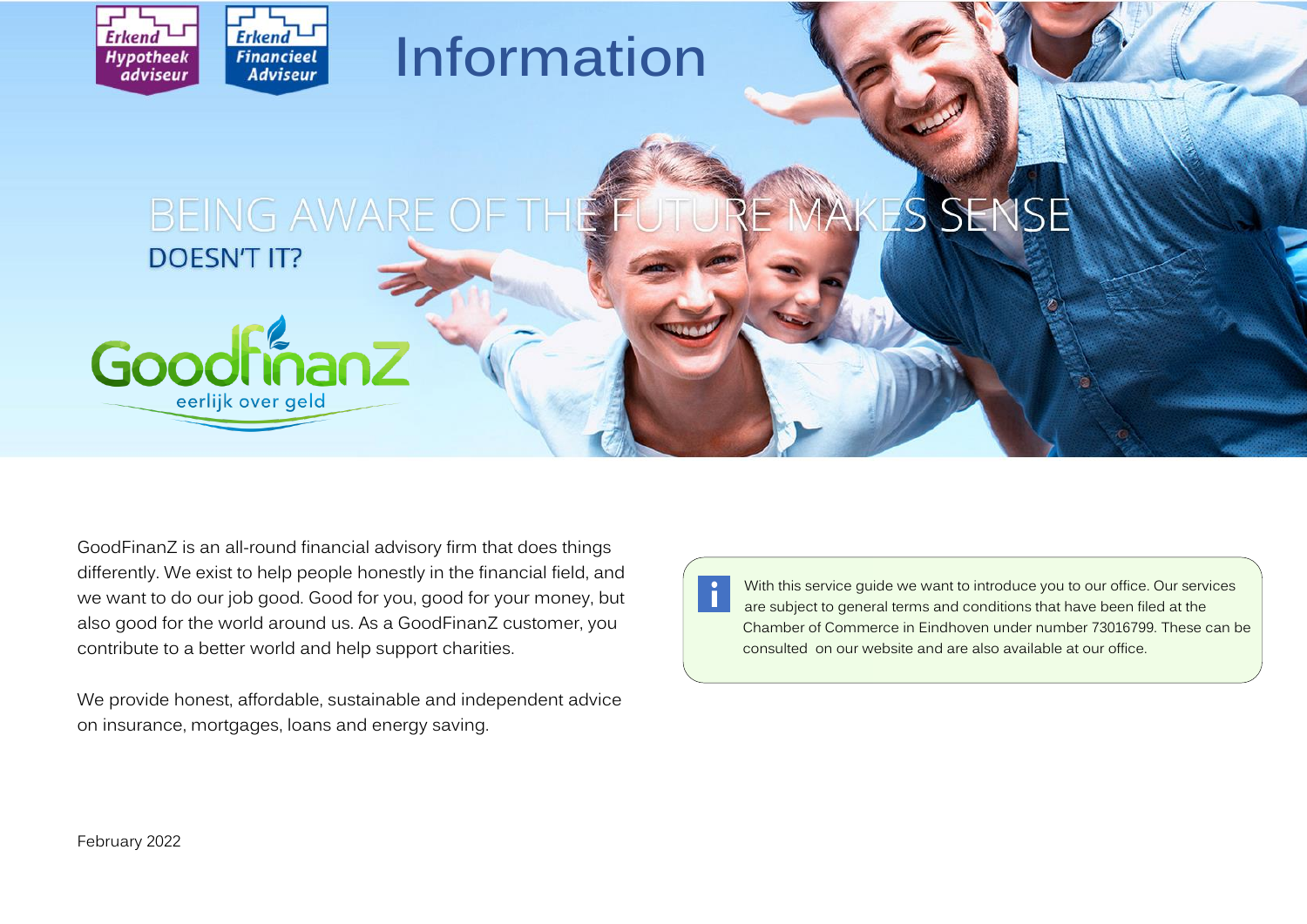

## **Contact**

Our office is located in Eindhoven. For everyone's convenience and safety, all consultations will take place digitally until further notice.Contact us for an appointment.

**T: 040-3400110 E: info@goodfinanz.nl I: [www.goodfinanz.nl](http://www.goodfinanz.nl/)**

You can reach us from Monday to Friday from 08.00 am to 18.00 hrs. Consultations always by appointment, also after office hours.

Visiting address: GoodFinanZ Kastanjelaan 400 (Strijp S -Microlab – 3rd floor) 5616 LZ Eindhoven

#### **Microlab Eindhoven**

Our office is located in the Microlab in Eindhoven. But what exactly is Microlab? Philips used to make the first LCD displays in this old building, so there is a lot of history there. Now it is converted into perhaps the nicest and most creative workplace in the Netherlands.

In the Microlab you'll find a collection of innovative and creative companies. From artists to medical start-ups, high-tech IT companies and law firms. And from musicians, marketers to graphic designers.

A place that thrives on collaboration, entrepreneurship, modern technology and especially creativity. By working together and sharing the spaces in the Microlab, we inspire each other, and save the inviroment.

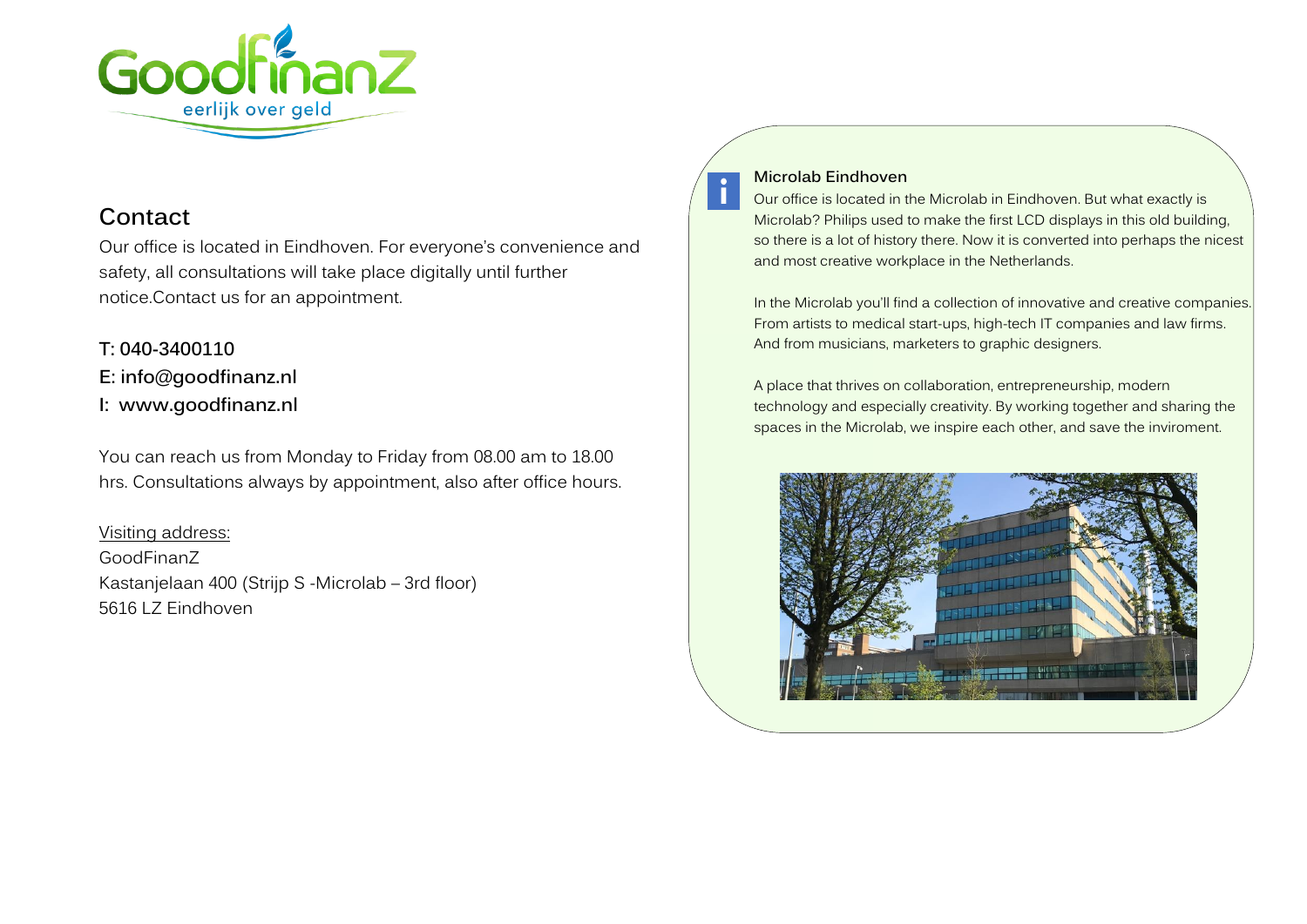

# **100% honest and independent**

GoodFinanZ is completely independent. We honestly compare the mortgages of almost all banks and insurers in the Netherlands.

Together with you, we choose the right mortgage from the right bank, based on the conditions and starting points that you consider important. We have no obligation to place financial products with certain financial institutions. You are therefore completely free in your choices.



# **Cooperation**

We don't know everything. That is why we believe in cooperation. Of course we work together with banks and insurers, but also with notaries, appraisers, real estate agents, refinishers, tax advisers, energy consultants, and approved installers of energy-saving measures.

# **Our Core Values**

**Good people** - 'Just act normal, that's crazy enough'. That's why we do not like ties or expensive office buildings. We like to help people. We are open, honest and clear. About everything we advise you. But also about how we work and the way we earn our money.

**Good planet** - We want to be good. Not only for you, but also for the world around us. That is why we think it is important to conduct business in a sustainable and socially responsible manner

**Good advice** - We do not sell you products, but will always advise you as good and honest as possible. Sometimes that means we advise you not to do something, you want to. We always advise what is in your interest.

**Good contact** - You can count on one personal advisor. Short lines and personal contact. That is what we offer.

**Good privacy** - Your personal information is safe with us. We treat them strictly confidentially and only use them if we represent your interests according to the agreement

.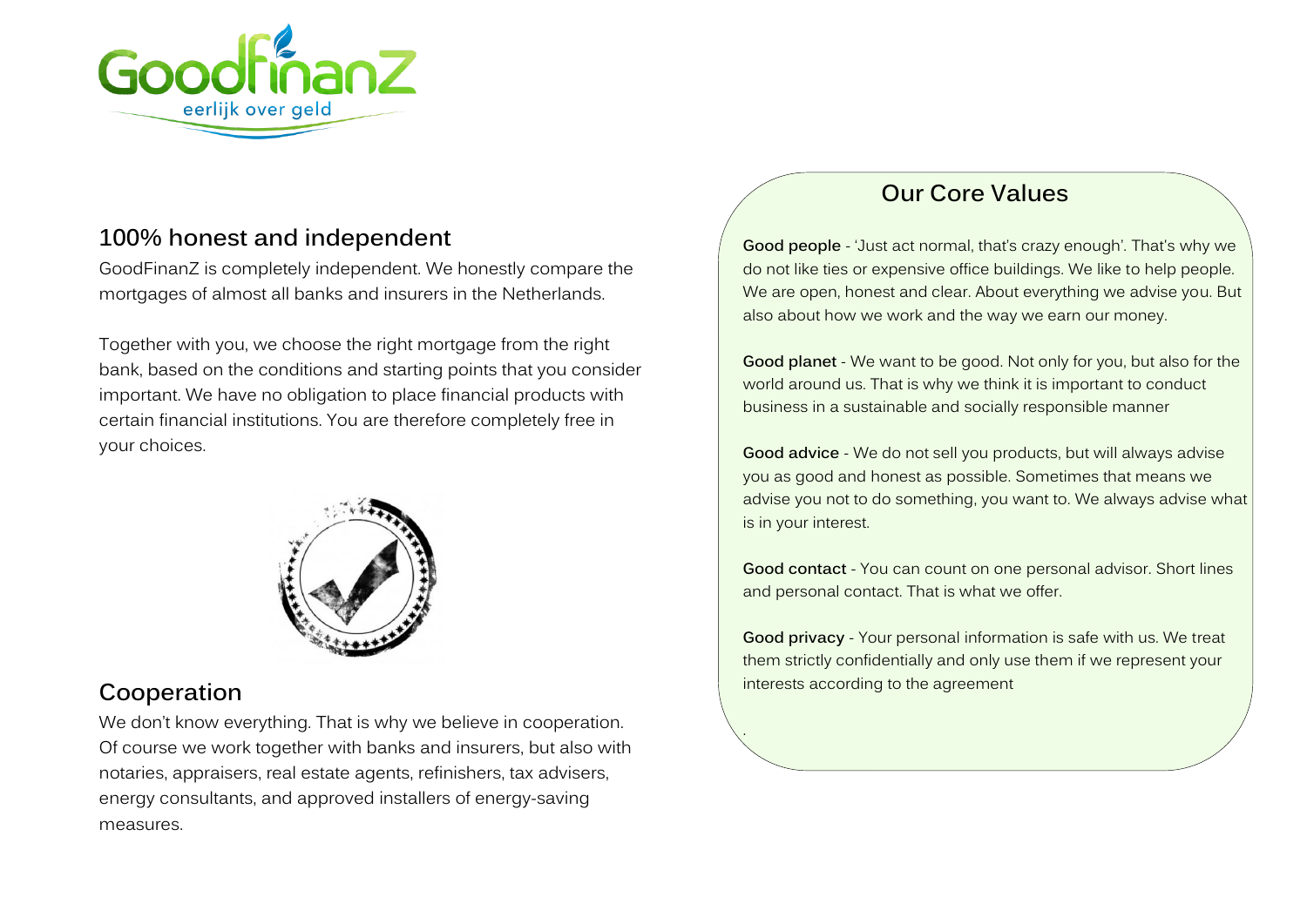

# **Our services**

## **Mortgages**

Need a mortgage? We not only help you choose the right mortgage, but we arrange all administrative matters for you. 'Full service' we call that. And we don't have any surcharges for non-dutch speaking customers.

With over 20 years of experience in the field of mortgages, we know the market like no other. Of course we compare independent all banks, insurers and other mortgage lenders in the market. We tell you what options you have and give you insight into the conditions and differences. This way we help you to make make the right choices. And after you made you choices? Leave the rest to us. We arrange the entire financial process, from first advice to the notary.

## **Insurances**

 $\mathbf i$ 

Always an affordable insurance package with the best conditions, that fits your needs? And your own advisor, who helps you if you have a question or damage? With a personalized, tailor-made insurance package you can always count on the most optimal coverage that fits your needs. And that at a considerable discount and the best conditions. Also for all your business insurance policies.

## **Socially involved insurances**

We insure your belongings with an insurance company that also has an eye for the world around us. That way, by supporting good causes and local (climate) projects, a part of your premium or fee will be returned to our world and society.

## **Financial advice**

At GoodFinanZ, you're also at the right address for financial advice or a complete financial analysis. We chart your entire financial situation in the area of your income. Short and long term, so also your pension. We also look at the consequences and risks of death, incapacity for work and unemployment and give you advice on how to limit these risks.

## **Energy saving advice**

In addition to wanting to contribute to a better world ourselves, we also want to help our customers with this. We therefore help you to get in touch with a recognized energy advisor. He can arrange your (mandatory) energy label or will help you with advice on making your home energy efficient. Think of floor, wall or roof insulation, heating, but also, for example, the option of a solar boiler or solar panels, but also the heating system.

## **Loans, help with your tax affairs and other services**

We are happy to assist you in taking out a loan, accompany you with the purchase of your new home or help you fill out your tax return. You can also contact us for most other financial questions. Ask for the possibilities!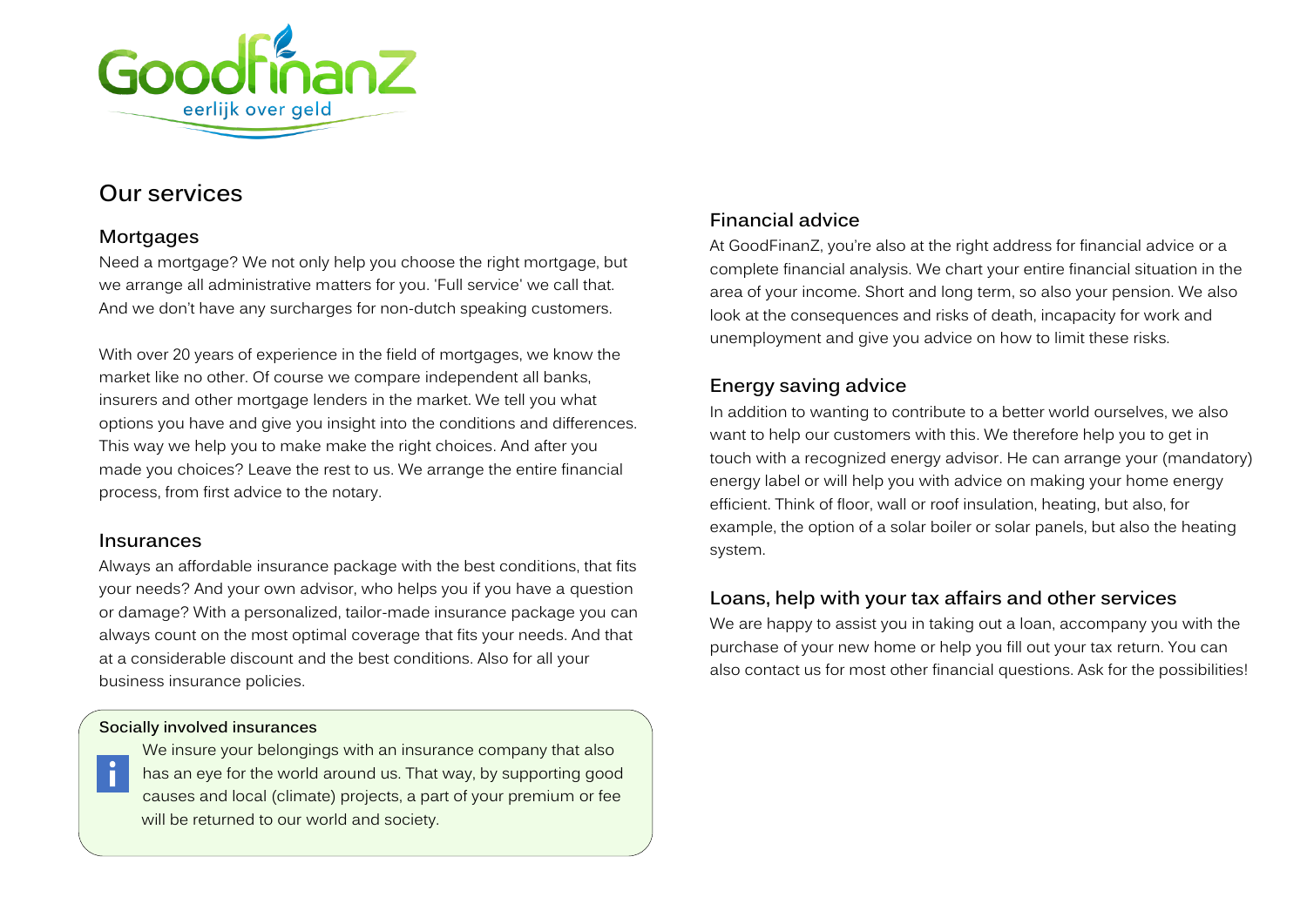

## **Our rates**

You always pay us a fixed rate, agreed in advance. **No surcharge for expats**.

#### **Mortgages**

| Advice and mediation - singles                                                                   | € 1.650,- |          |
|--------------------------------------------------------------------------------------------------|-----------|----------|
| Advice and mediation – couples                                                                   | € 1.850,- |          |
| Surcharges special situations                                                                    |           |          |
| Tailor-made financing / self-employed / divorce                                                  | €         | $375, -$ |
| Tax silent taking along existing loan-part                                                       |           | € 225, - |
| Other services                                                                                   |           |          |
| Averaging interest rate (rentemiddeling)                                                         |           | € 225, - |
| Insurances (seperate or with a mortgage)<br>Advice and mediation in term life insurance policies |           |          |
| (per insured person)                                                                             | €         | $175 -$  |
| Advice and mediation of unemployment- or disabilityinsurances<br>(per insured person)            | €         | $175 -$  |



Sometimes it is only possible to apply a mortgage through a service provider. If you choose such a mortgage, there are costs involved. These costs are  $\epsilon$ 395, - Of course, we always discuss this with you beforehand, so that you will not face any surprises.

For non-life insurances (for example your car-, household-, travel or liability  $\mathbf{i}$ insurances) we receive compensation from the insurer for the work we do. Think of giving advice, arranging damages, answering questions or implementing changes. If you pay the premium, you have also paid for our services.

| <b>Financial advice</b>                                                                                                                                                                |          |  |  |
|----------------------------------------------------------------------------------------------------------------------------------------------------------------------------------------|----------|--|--|
| Personal financial plan – singles                                                                                                                                                      | € 350. - |  |  |
| Personal financial plan – couples                                                                                                                                                      | € 425, - |  |  |
| If, on the occasion of a personal financial plan, you wish to take out insurance<br>policies to limit risks, and costs apply, we will give you a discount of on those costs<br>of 25%. |          |  |  |
| Energy                                                                                                                                                                                 |          |  |  |
| Enery label                                                                                                                                                                            | € 375,-. |  |  |
|                                                                                                                                                                                        |          |  |  |
| Income tax return                                                                                                                                                                      |          |  |  |
| Filling in your tax return by a tax advisor                                                                                                                                            |          |  |  |

(per declaration)  $\epsilon$  72,-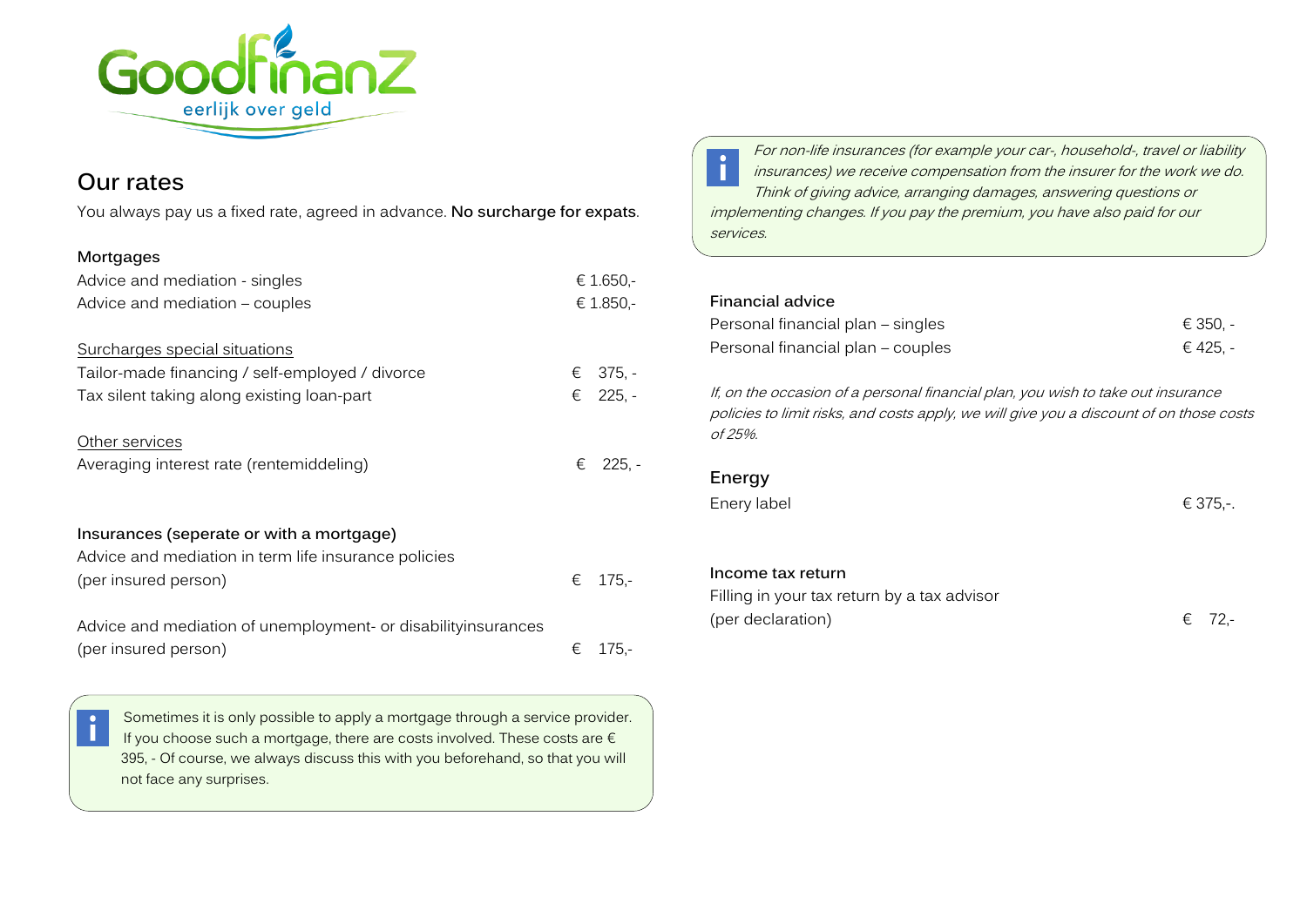

# **Memberships and registrations**

GoodFinanZ has been registered with various organizations. The most important are:



#### **AFM (Autoriteit Financiële Markten)**

AFM (Dutch Authority for Financial Markets) GoodFinanZ has a license with the AFM. Based on our knowledge and experience, we are allowed to advise and mediate in mortgages, life insurance, non-life insurance, credit, investments and (savings) accounts.

### **Certified Financial advisor / Certified mortgage advisor (EFA / SEH)**

Of course you get advice from a certified financial and mortgage advisor. We are registered with SEH under number 0804/18611

#### **KIFID**

Although we always do our best for you, we're all humans so it may be that something goes wrong. We then assume that you will contact us. We always try to find a suitable solution. And if we really can not figure it out together? Then we are affiliated with an independent complaints institution: the KIFID (Financial Services Complaints Institute). There are no costs associated with handling a complaint.

The contact details are: KiFiD Postbus 93257 2509 AG Den Haag

#### **Chamber of Commerce**

In the register of the Chamber of Commerce in Eindhoven we are registered under number 73016799